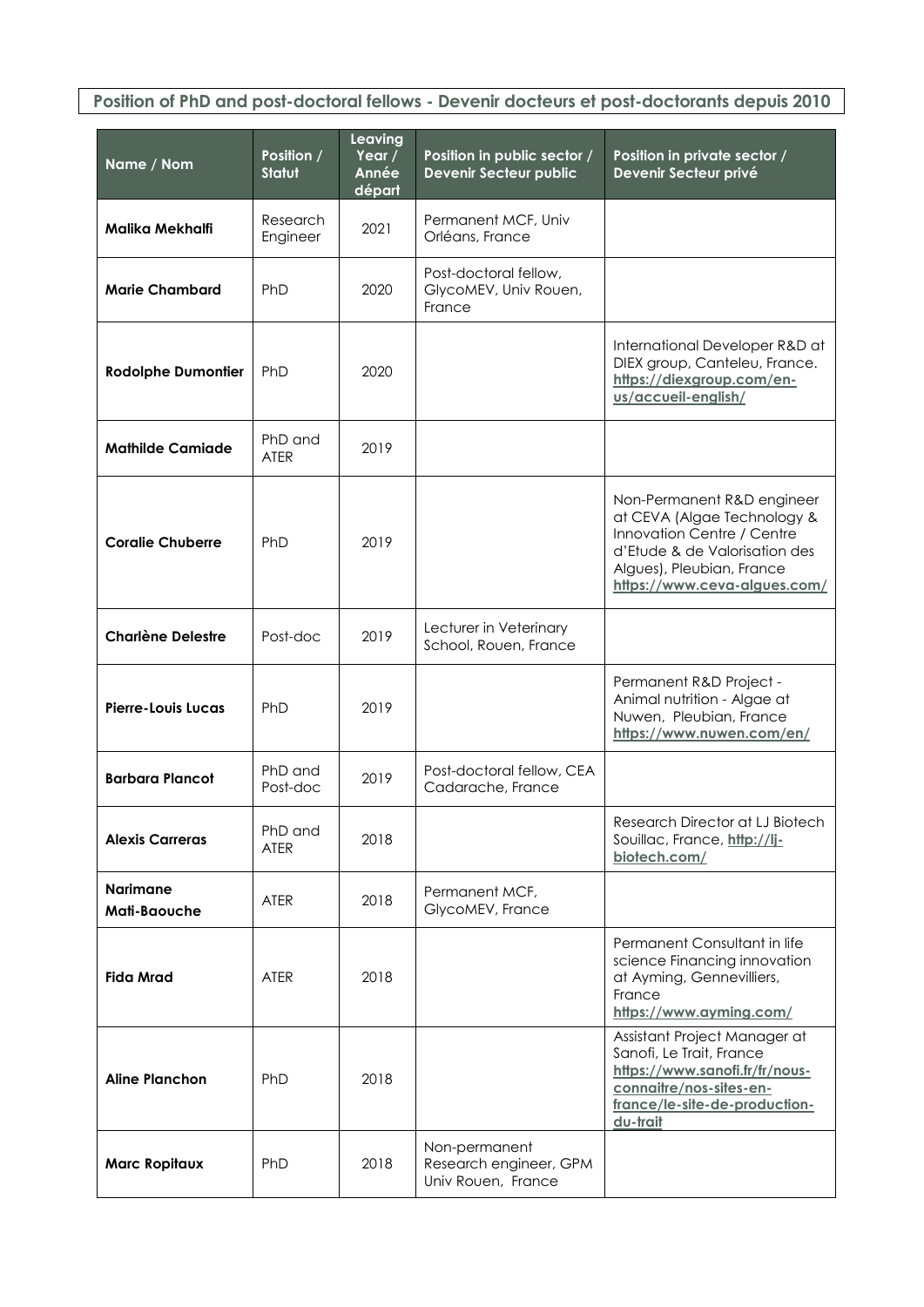| <b>Romain Castilleux</b> | PhD                    | 2017 | Post-doctoral fellow,<br><b>Umea Plant Science</b><br>Centre, Sweden                            |                                                                                                                                                                                |
|--------------------------|------------------------|------|-------------------------------------------------------------------------------------------------|--------------------------------------------------------------------------------------------------------------------------------------------------------------------------------|
| <b>Julie Després</b>     | PhD                    | 2017 |                                                                                                 | Permanent R&D Manager in<br>Cosmetic at Berkem,<br>Gardonne, France<br>http://www.berkem.com/en/                                                                               |
| Ferdousse Laggoun        | PhD and<br><b>ATER</b> | 2017 |                                                                                                 | Permanent Consulting in<br>Pharmaceutical industry at<br>CVO-EUROPE, Val-De-Reuil,<br>France https://www.cvo-<br>europe.com/en/                                                |
| <b>Yohana Laloum</b>     | PhD and<br><b>ATER</b> | 2017 |                                                                                                 | Permanent R&D engineer in<br>Phytopathology, CTIFL (Centre<br>Technique Interprofessionnel<br>des Fruits et Légumes, Centre<br>opérationnel de Lanxade<br>http://www.ctifl.fr/ |
| <b>Youssef Manasfi</b>   | PhD and<br><b>ATER</b> | 2017 |                                                                                                 | Project Manager Alternating<br>blocks of time at ASPEN<br>Pharma, Notre-Dame-de-<br><b>Bondeville</b><br>https://www.aspenpharma.fr/n<br>db                                    |
| <b>Adrien Blum</b>       | PhD                    | 2016 | Post-doctoral fellow,<br>UniLasalle, Mont-Saint<br>Aignan, France                               |                                                                                                                                                                                |
| Rim Jaber                | PhD and<br><b>ATER</b> | 2016 |                                                                                                 | Permanent R&D Director at<br>Axioma, Brive-La-Gaillarde,<br>France<br>http://axioma-france.com/                                                                                |
| <b>Clément Ovide</b>     | PhD and<br><b>ATER</b> | 2016 |                                                                                                 | Permanent R&D Manager<br>Junior at Merck<br>Biodevelopement SAS,<br>Martillac, France<br>https://www.merckgroup.com/<br>en                                                     |
| Gaëtan Vanier            | PhD                    | 2016 |                                                                                                 | <b>Permanent Production process</b><br>Engineer in pharmaceutical<br>industry at LFB, Arras, France<br>https://www.groupe-lfb.com/                                             |
| Dorian Bergeau           | PhD                    | 2015 |                                                                                                 | Permanent R&D Engineer,<br>EUROMYCEL, L'ile Bouchard,<br>Centre Val de Loire, France<br>https://www.linkedin.com/com<br>pany/euromycel                                         |
| <b>Marie Dumont</b>      | PhD                    | 2015 | Permanent Research<br>engineer, Institut Curie,<br>Paris, France<br>https://institut-curie.org/ |                                                                                                                                                                                |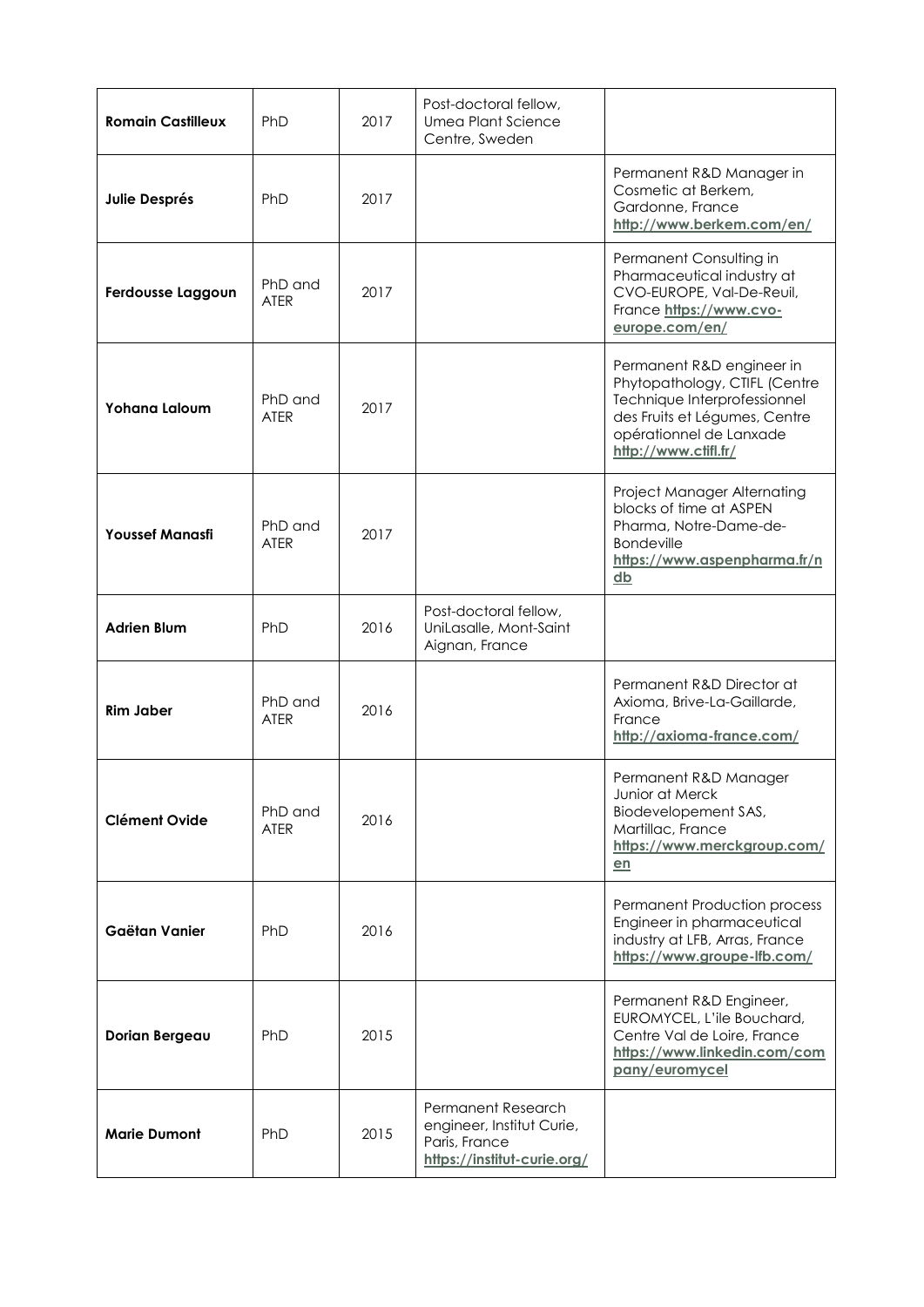| <b>Maxime Gotté</b>      | <b>PhD</b>             | 2015 | Post-doctoral fellow<br>GlycoMEV, France                                                                                                                                                           | Project Manager R&D<br>Veragrow, https://veragrow.fr/                                                               |
|--------------------------|------------------------|------|----------------------------------------------------------------------------------------------------------------------------------------------------------------------------------------------------|---------------------------------------------------------------------------------------------------------------------|
| <b>Abdul Koroney</b>     | PhD and<br><b>ATER</b> | 2015 | Associate Professor,<br>University of Tillaberi,<br>Niger<br>Mandela Washington<br>fellowship 2019 - Young<br>African Leader initiative,<br>Syracuse University, USA                               |                                                                                                                     |
| <b>François Le Mauff</b> | PhD                    | 2015 | Post-doctoral fellow,<br>McGill University Health<br>Center, Montreal,<br>Canada                                                                                                                   |                                                                                                                     |
| <b>Christelle Leroux</b> | PhD                    | 2015 | Life science teacher in<br>high school, Rouen,<br>France                                                                                                                                           |                                                                                                                     |
| Eric N'Guema Ona         | PhD and<br>post-doc    | 2015 |                                                                                                                                                                                                    | Project manager R&D at CMI<br>Roullier, Saint-Malo, France<br>https://www.roullier.com/fr/exp<br>ertises/innovation |
| <b>Abderrakib Zahid</b>  | Post-doc<br>and ATER   | 2015 | Associate Professor,<br>University of Rabat,<br>Morocco                                                                                                                                            |                                                                                                                     |
| <b>Nico Lingg</b>        | PhD                    | 2014 | Senior Researcher at<br>Boku, Vienna, Austria<br>https://boku.ac.at/en/                                                                                                                            |                                                                                                                     |
| Bérengère Baiet          | PhD                    | 2013 | Teacher in Highschool                                                                                                                                                                              |                                                                                                                     |
| <b>Sophie Bernard</b>    | <b>PhD</b>             | 2013 | Study Engineer at<br>GlycoMEV and<br>PRIMACEN, Univ Rouen                                                                                                                                          |                                                                                                                     |
| <b>Isabelle Boulogne</b> | <b>ATER</b>            | 2013 | MCF at GlycoMEV, Univ<br>Rouen                                                                                                                                                                     |                                                                                                                     |
| <b>Rajgourab Ghosh</b>   | Post-doc               | 2013 | Assistant Professor at<br>Amity University Kolkata,<br>India<br>https://www.amity.edu/k<br>olkata/                                                                                                 |                                                                                                                     |
| Line Mengone             | PhD                    | 2013 | Researcher at<br>IPHAMETRA, Libreville,<br>Gabon<br>https://www.auf.org/afrig<br>ue-centrale-grands-<br>lacs/membres/nos-<br>membres/institut-de-<br>pharmacopee-et-de-<br>medecine-traditionelle/ |                                                                                                                     |